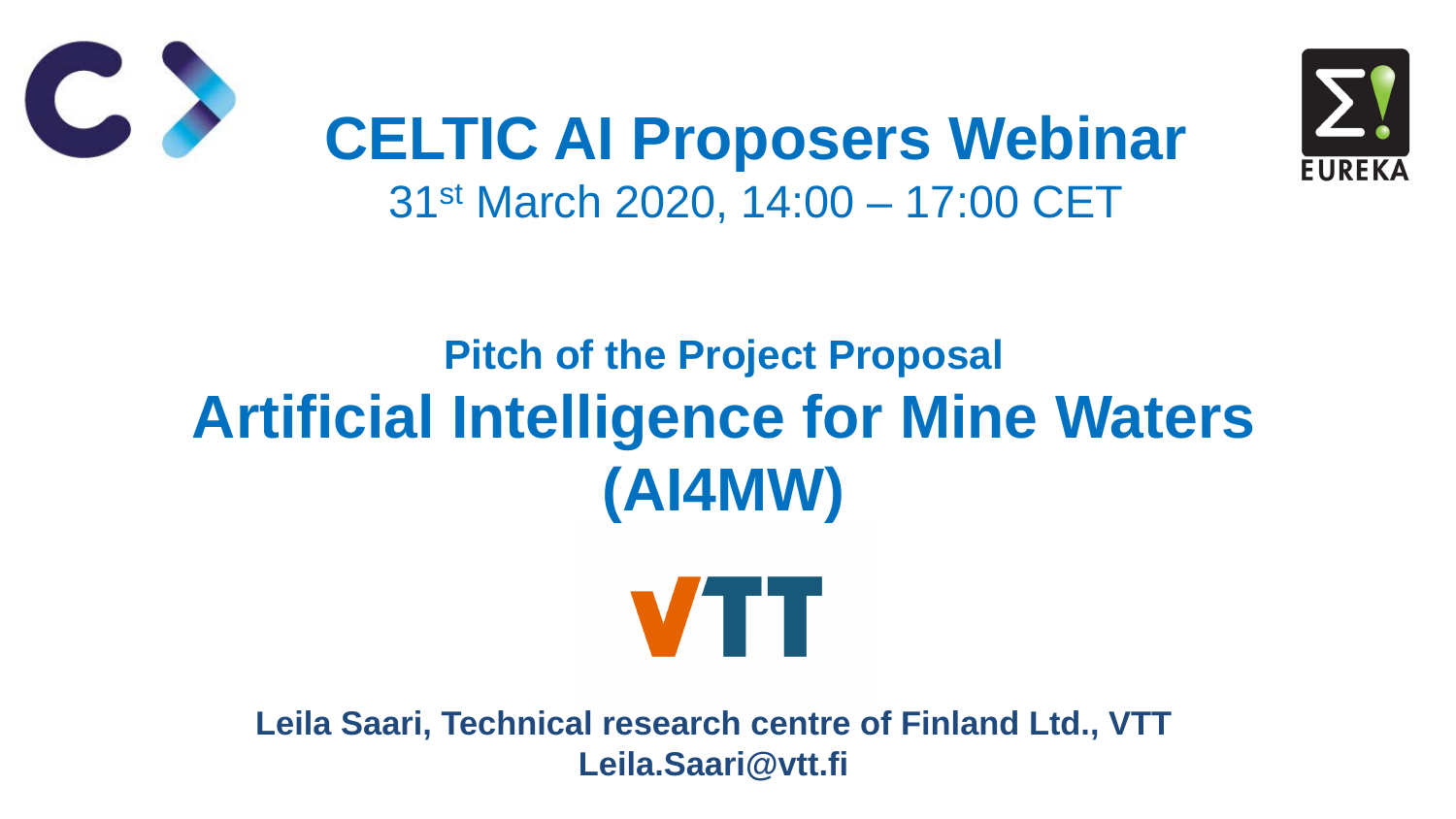### Management of enrichment processes and water balances of mines by AI and on-line measurements

AI4MW, Leila Saari, VTT, Leila.Saari@vtt.fi 2





The **on-line measurements** in various locations and phases **enable monitoring** of both enrichment process and water quality and thus enable **immediate actions**.

The **adaptation and control** of enrichment processes (for each mine) will be optimised and **boosted** with Machine learning and Artificial Intelligence.

Enrichment process will became more **environmental friendly** as the amount of **chemicals** can be **adjusted and controlled on-line**.

The **water balance** of mines is managed and less natural water is needed as part of it can be re-used.

**Export income** to the companies exporting this tunable hydro metallurgic process system globally.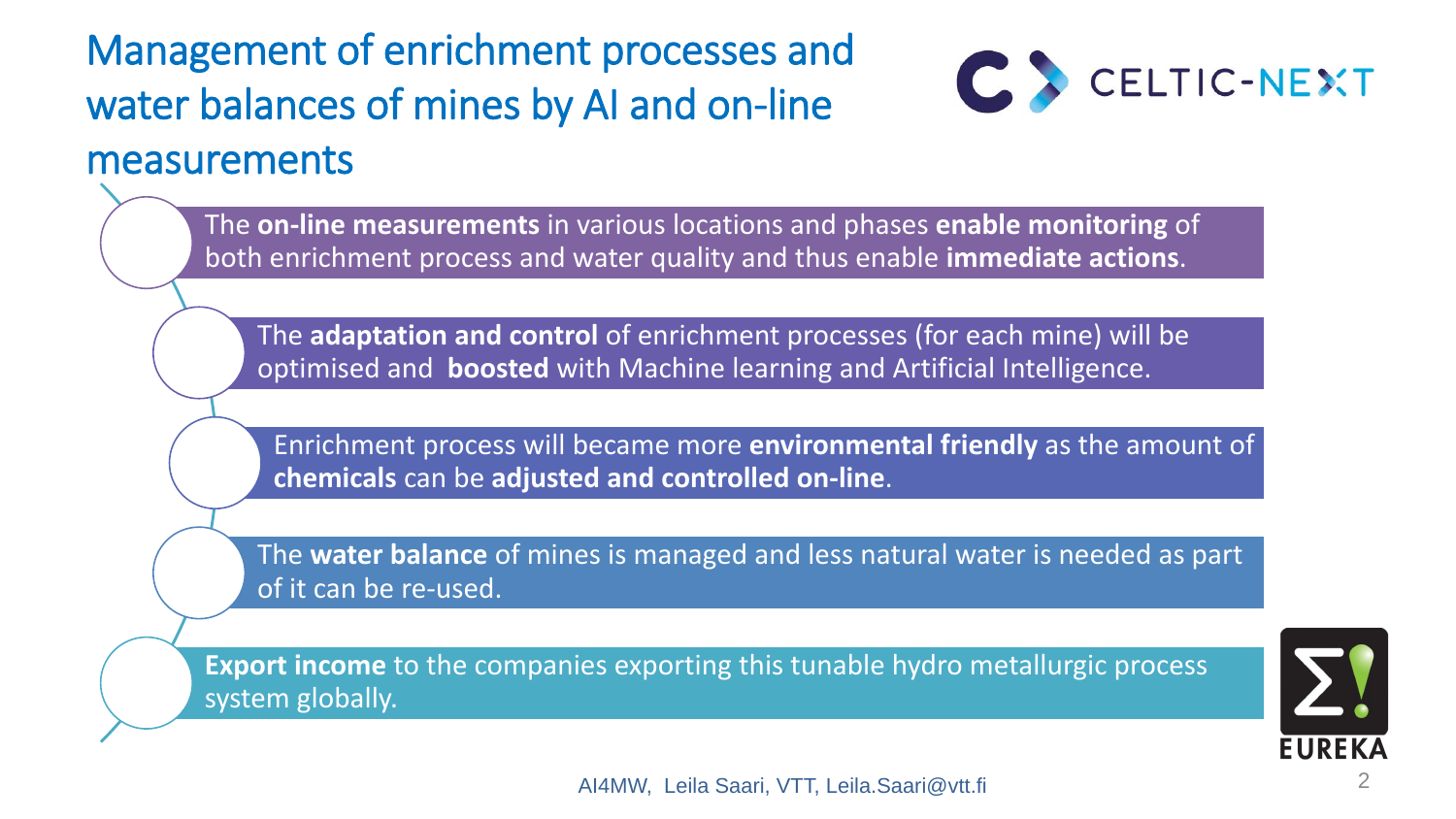**Owned by**

**Ministry of Economic Affairs and Employment**

**29/03/2020 VTT – beyond the obvious**

**Net turnover and other operating income (VTT Group 2018)**<br> **Group 2018** 

## **VTT – beyond the obvious**

**Established in**

**1942**

**268M€**

**Total of personnel (VTT Group 31.12.2018)**

## **44%**

**From the net turnover abroad (VTT Group 2018)**

**31% Doctorates and Licentiates (VTT Group** 

**2018)**



Customers and society grow and renew through applied research.

VTT is one of the leading research, development and innovation organizations in Europe. We help our customers and society to grow and renew through applied research. The business sector and the entire society get the best benefit from VTT when we solve challenges that require world-class know-how together and translate them into business opportunities.

#### **Our vision**

A brighter future is created through science-based innovations.

#### **Our mission**

#### **Strategy**

Impact through scientific and technological excellence.

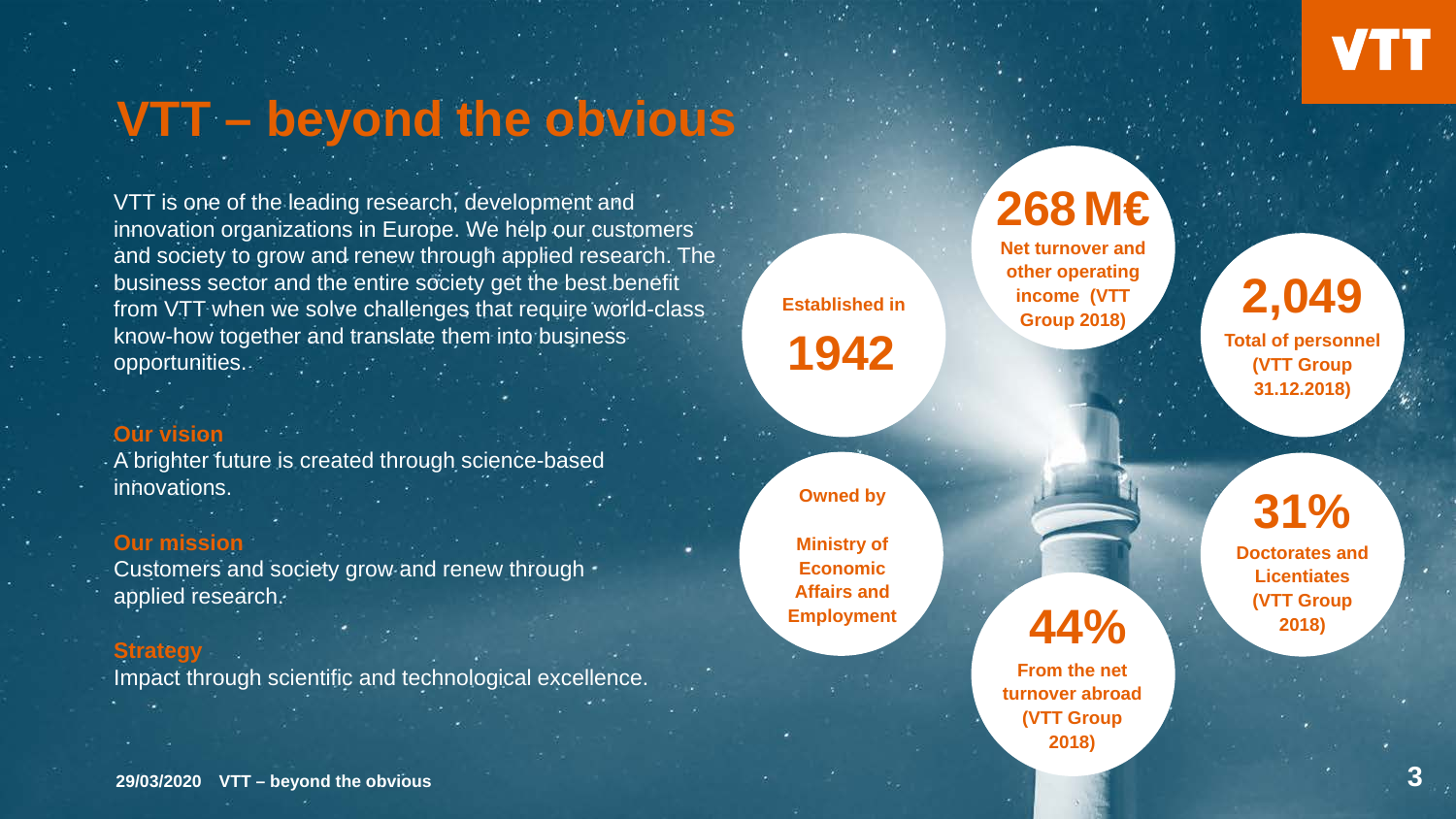Proposal Introduction: Management of enrichment processes and water balance of mines by AI and on-line measurements



- •On-line measurements
	-
	-
- •Process parameters



•Teaching and tuning of process

AI4MW, Leila Saari, VTT, Leila.Saari@vtt.fi

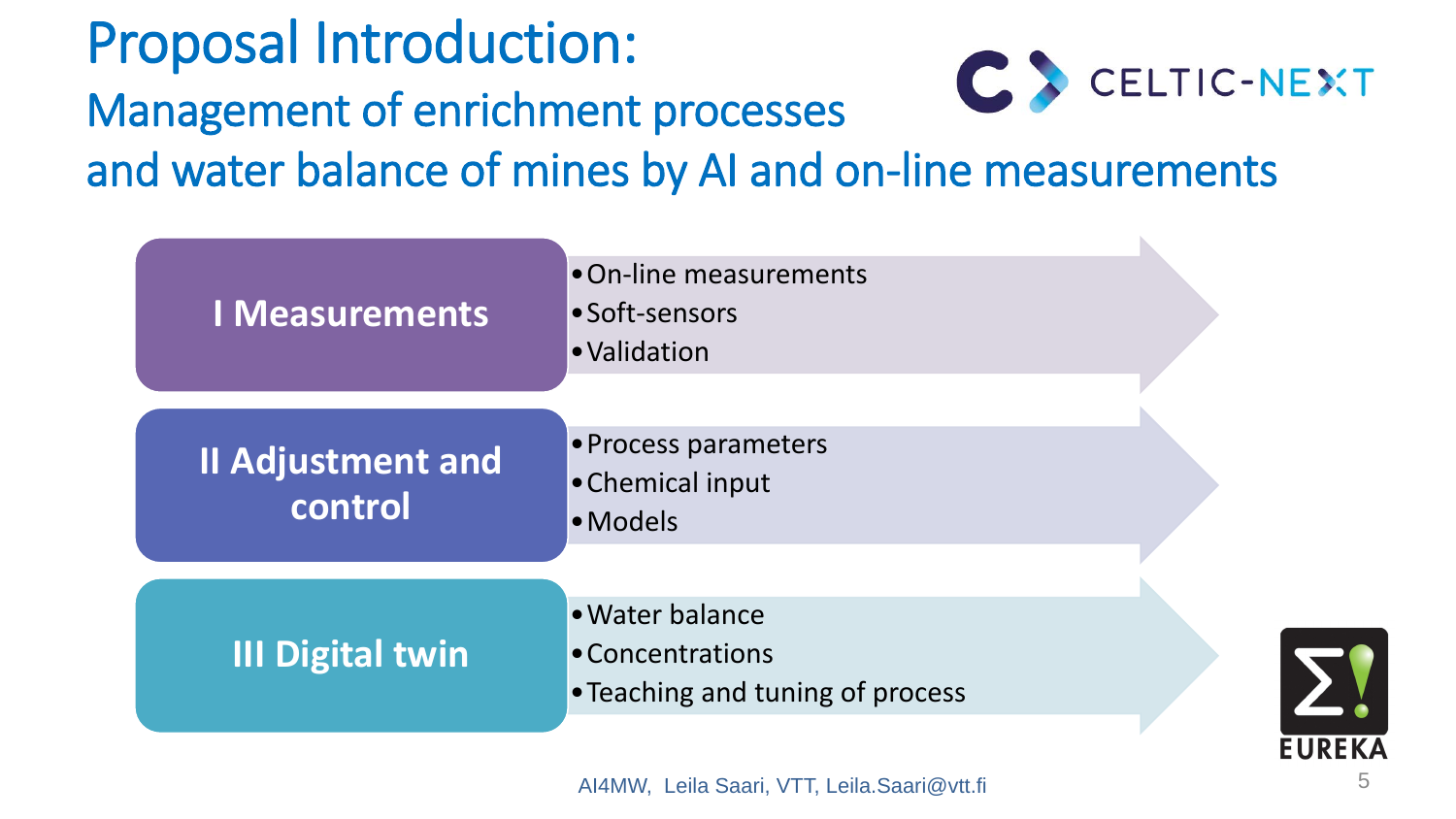# Proposal introduction

**EUREKA** 6







*36 months*

**Ore samples** from mines will be analysed in **laboratories**.

The **enrichment process** will be emulated at Oulu Mining School

The **on-line measurements** will be developed and validated in laboratories

The **hydro metallurgic processes** will be **modelled for AI**.

P**rocess models** will be developed, tuned (AI assisted). and piloted in test environments (like Oulu Mining School).

**Soft-sensor methods** will be developed. and validated in laboratories.

**User interface** for tuning and teaching the hydro metallurgic process will be piloted.

AI4MW, Leila Saari, VTT, Leila.Saari@vtt.fi

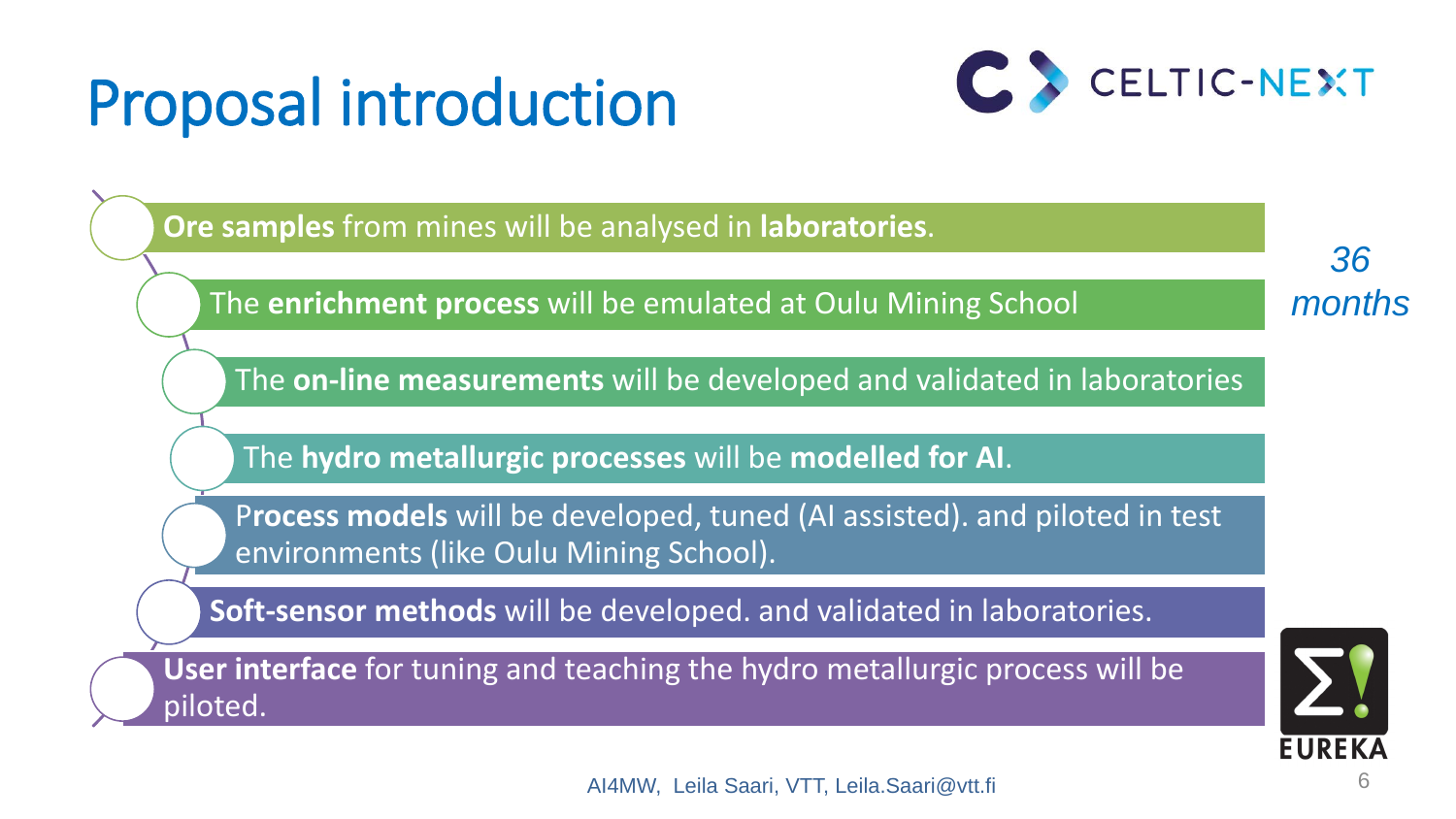## Partners



- RTOs: VTT and University of Oulu
- Pilot mine: Hannukainen
- 
- Sensor companies: Sensmet, Meoline, Timegate • Room for a Finnish integrator or AI developer or AR/VR provider

#### **Finnish consortium**

#### **Discussions ongoing in Sweden, Norway and Poland.**

- 
- **Consortium is open for RTOs and companies collaborating with**

# **mines in Europe.**



AI4MW, Leila Saari, VTT, Leila.Saari@vtt.fi